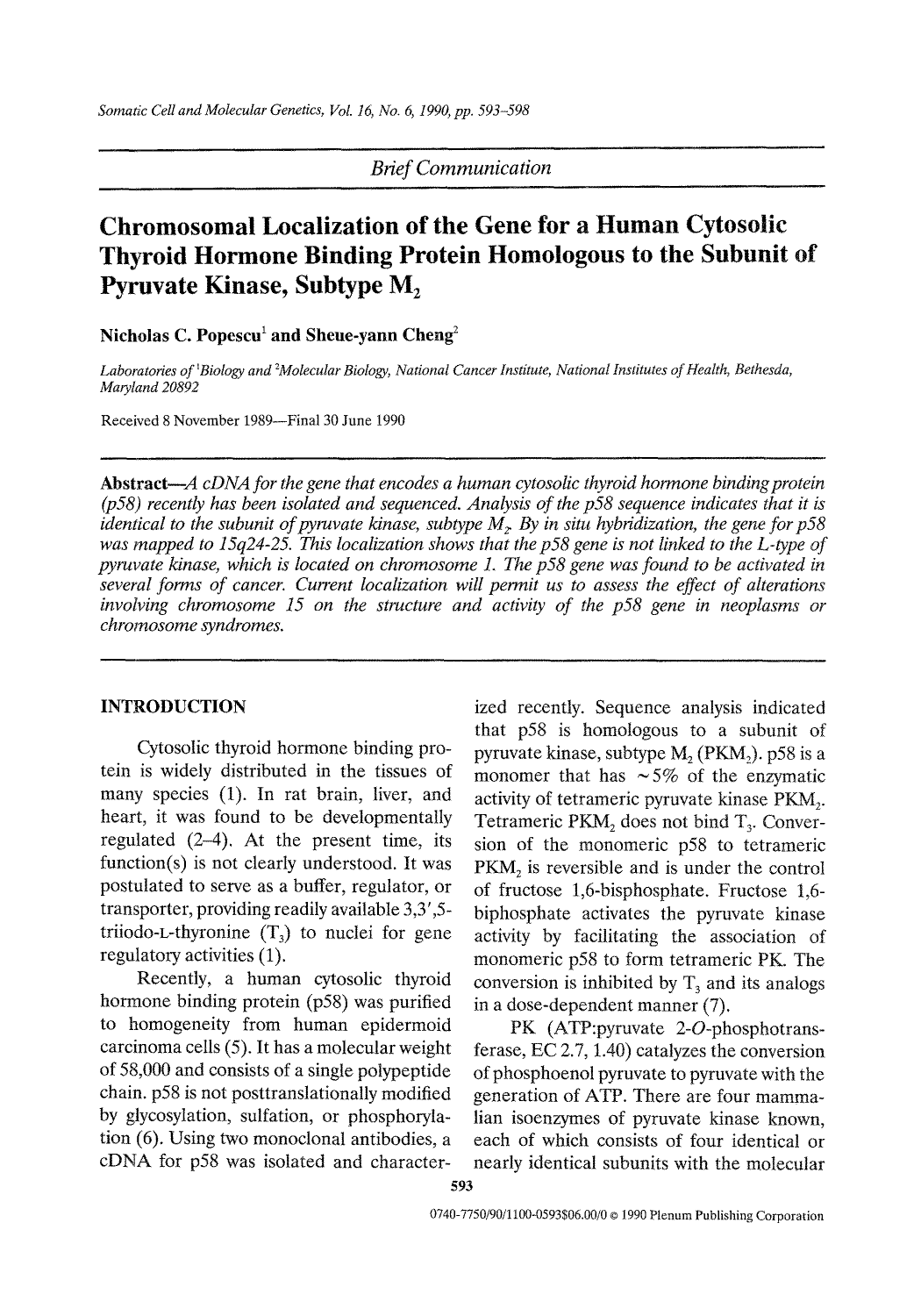weight of each subunit ranging from 57 to 60 kDa (8). The four isoenzymes are designated at L, R,  $M_1$ , and  $M_2$ . The L type is mostly present in liver; R is found exclusively in erythrocytes;  $M<sub>1</sub>$  is mostly in muscle; and  $M<sub>2</sub>$ is widely found in many tissues such as kidney, intestine, lung, fibroblasts, testis, adipose tissue, and stomach. In tumors or regenerating liver,  $M<sub>2</sub>$  is increased (8). In some neoplasias such as meningiomas, malignant gliomas, and rhadomyosarcomas, a switch from M<sub>1</sub> toward M<sub>2</sub> was found  $(9, 10)$ . The L- and R-type PKs differ from M<sub>1</sub>- and M<sub>2</sub>-type PKs in their electrophoretic, kinetic, and immunological properties. The cDNAs and genomic clones for rat  $L$ ,  $R$ ,  $M_1$ , and  $M_2$ have been isolated and sequenced (11-13), and the cDNA for the human L type also was obtained (14). The L- and R-type and  $M_1$ and M<sub>2</sub>-type PKs are under the control of different genes. The L and R type of rat pyruvate kinase are produced from a single gene by use of different promoters, whereas the  $M_1$  and  $M_2$  type are produced from the same gene by alternative RNA splicing.

Using a human-mouse hybrid clone, human PKM, has been assigned on  $15q22$ qter (15-17). However, these previous studies have not assigned its subregional location. Recently, PKM<sub>2</sub> was localized to 15q22 (13). The present study used the full-length cDNA for p58 and a 3' end 0.838-kb fragment of p58 cDNA as probes to map its locus by in situ hybridization. We found that p58 is located on the long arm of chromosome at the region @4-25.

## **MATERIALS AND METHODS**

A full-length cDNA encoding human p58 (TC6) and a PstI-PstI 0.838-kb fragment (see Fig. 1) were used as probes. TC6 was isolated from a cDNA library prepared by using polyadenylated RNA extracted from a human thyroid carcinoma as described by Kato et al. (7). The 0.838-kb fragment was obtained by restricting the TC6 with PstI and





Fig. 1. Schematic diagram of the probes used in the mapping of p58. Probe 1 is the full-length cDNA (TC6). Probe 2 is the PstI-PstI-restricted fragment with a size of 0.838 kb located at the 3' end of p58 cDNA. Between ATG and TGA is the coding region for p58.

purified by eluting from an agarose gel after electrophoresis. The probes were nicktranslated with all four  ${}^{3}H$ -nucleotides to a high specific activity of  $1.5 \times 10^7$  cpm/ $\mu$ g DNA and  $1.7 \times 10^7$  cpm/ $\mu$ g DNA for TC6 and the 0.838-kb fragment, respectively.

For in situ hybridization, chromosome preparations obtained from synchronized normal leukocyte cultures were pretreated with RNAase and denatured in 70% formamide at 70°C (18). The hybridization solution contained 50% formamide, 5% dextran sulfate, 5 mM EDTA,  $2 \times$  Denhardt's, 300 mM NaCl, 30 mM sodium citrate, 50  $\mu$ g/ml single-stranded salmon sperm DNA, and 20 mM phosphate buffer (pH 6.4), and a volume equivalent to  $5 \times 10^5$  cpm of the labeled probe was layered on each slide. The slides were covered with cover slips and incubated in a moist chamber at 40°C for 20 h. After 50% formamide and  $2 \times$  SSC washes at 42°C, the hybridized slides were coated with nuclear track emulsion NTB-2 (Kodak, Rochester, New York) diluted 1:1 with  $H_2O$  and stored desiccated at 4°C. After 14 days, slides were developed, stained, and spreads exhibiting silver grains on the chromosomes were photographed. To obtain the G-banding for individual chromosome identification, the slides were destained, treated with a solution of 0.03% trypsin-0.012% EDTA (Gibco, Grand Island, New York), and restained with 0.25% Wright stain in 0.06 M phosphate buffer (1:3, pH 6.8) (19, 20). Previously photographed chromosome spreads were relocated, and a second photomicrograph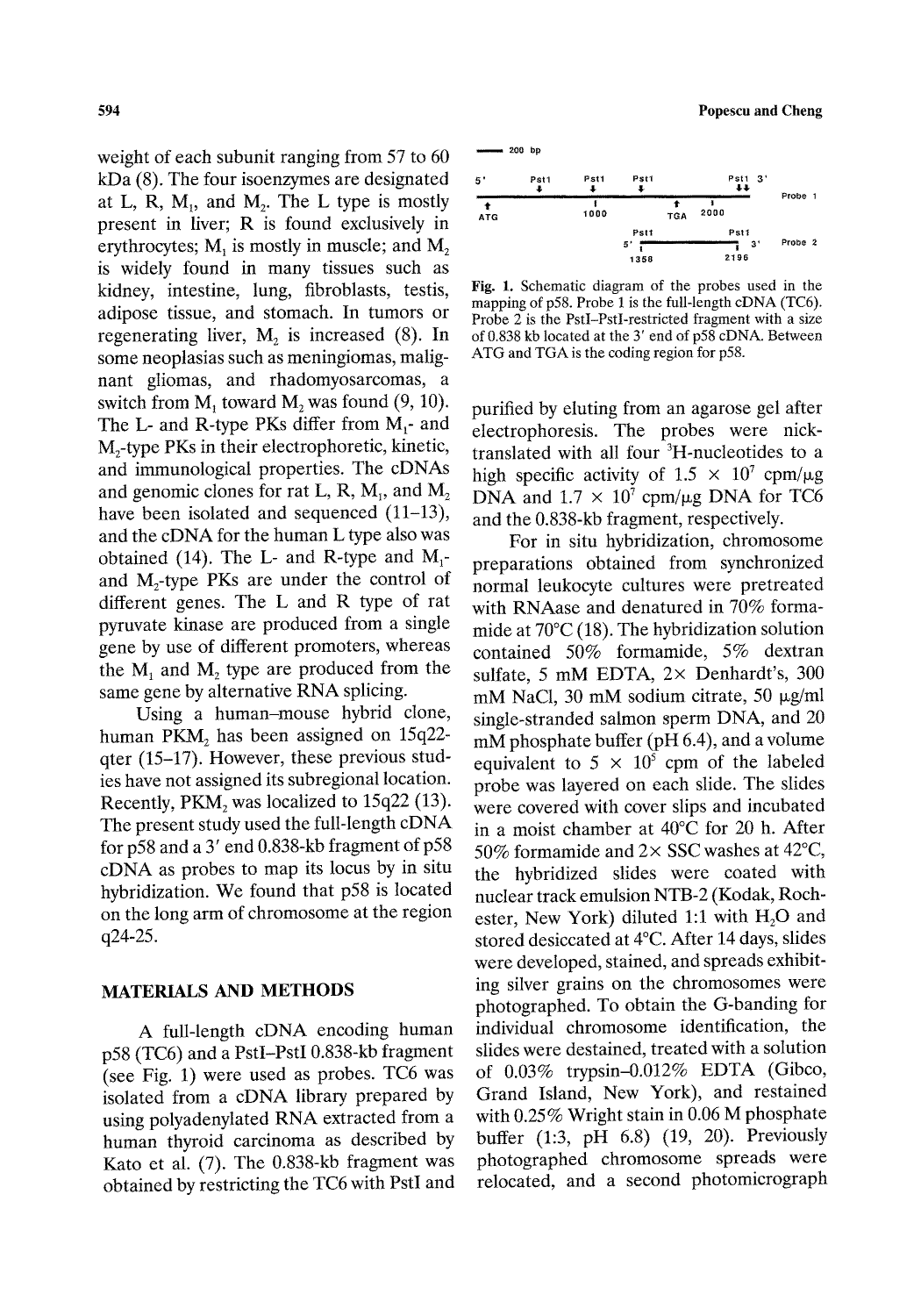#### **Mapping of Cytosolic T~ Binding Protein to Chromosome 15 595**

displaying G-bands was used for grain localization.

## RESULTS

In situ hybridization was carried out by first using a  ${}^{3}$ H-labeled full-length cDNA (TC6) as a probe (Fig. 1). As shown in the photomicrographs (Fig. 2A and B), grains were identified before and localized after G-banding. Analysis of 102 labeled chromosome spreads and the distribution of 220



**Fig.** 2. (A) Human metaphase after in situ hybridization with a full-length cDNA probe (probe 1). The arrows indicate the labeling at three specific sites. (B) After G-banding the labeled chromosomes are identifiable. Grains are localized on the short arms of chromosomes 1 and 6 and on the long arm of chromosome 15.

grains on G-banded chromosomes revealed three sites of hybridization (Figs. 2 and 3A): a major site at  $15q24-26$  (70 grains,  $32\%$  of the total) and two minor sites at lp11-12 (29 grains, 13% of total) and at 6p15.3 (24 grains, 10% of total (Fig. 3A). Together, these sites accounted for 55% of all grains scored. The rest of the grains were distributed randomly over the remainder of the complement (Fig. 3A).

Since p58 is homologous to a subunit of PKM<sub>2</sub>, the three sites identified could be due to cross-hybridization with other members of the PK multigene family or other unidentified homologous genes. Comparison of p58 to the human L type of pyruvate kinase indicated there is a 41% sequence similarity (14). However, the three sites also could represent that p58 has multicopy genes. To differentiate these possibilities, a probe that has the least sequence similarly to L and R type pyruvate kinase also was used for in situ hybridization. Comparison of sequences showed that the pyruvate kinase genes have the highest divergence at or near the 3' end. We, therefore, used the 0.838-kb (PstI-PstI) fragment located at the 3' end of p58 cDNA as a probe (see Fig. 1). This 0.838-kb fragment only has a 26% sequence similarity to the corresponding region of human L type pyruvate kinase (14).

Using the 0.838-kb fragment as a probe, the in situ hybridization was carried out identically to that described for the fulllength cDNA probe. After analysis of 98 metaphases, a total number of 217 grains were localized. Fifty-nine grains (27% of total) were found to concentrate on chromosome 15. The remainder of the grains were distributed randomly over the rest of the complement as shown in Fig. 3B. Figure 4 shows the grain distribution on chromosome 15; 76% of the grains found in chromosome 15 were clustered at bands 24-25 with a peak at 15q24. Based on the data from both probes we assigned p58 gene at 15q24-25.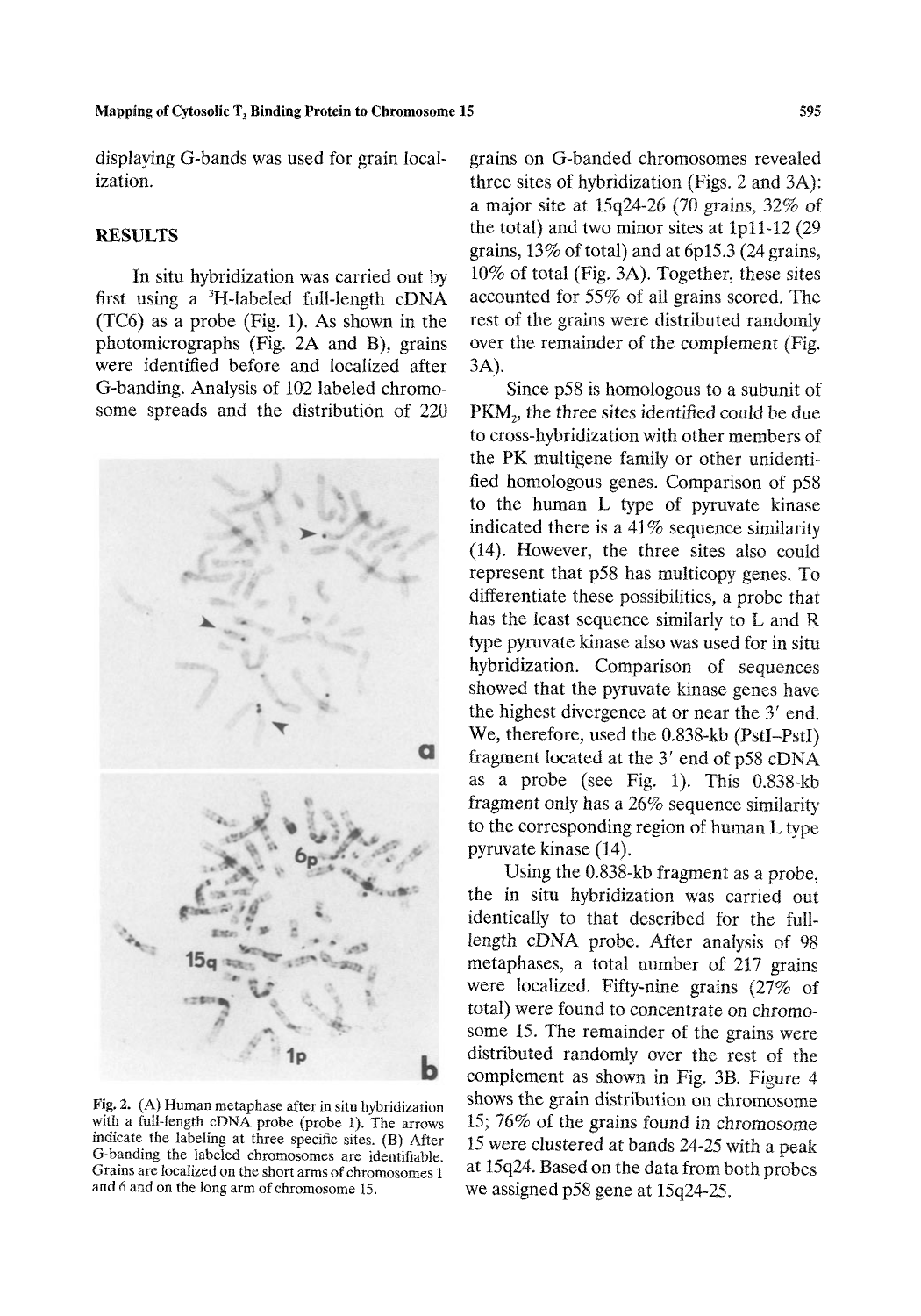

Fig. 3. Grain distribution on a 400-band ideogram after in situ hybridization. (A) The probe is a full-length cDNA (probe 1). One major and two minor sites of hybridization were found on chromosome 15 and chromosome 1 and 6, respectively. (B) The probe is the 0.838-kb fragment (probe 2). Only one hybridization site was found on chromosome 15.

## **DISCUSSION**

In the present study, two probes were used to localize to the p58 gene. Using the full-length cDNA, the majority of grains were found to be concentrated on 15q24-26 with a small fraction of the probe localized on chromosomes 1 and 6. The localization of p58 was further defined by using a p58 specific probe (0.838-kb fragment) with which no other hybridization site was identified. Thus, the p58 locus was clearly mapped to t5@4o25. These results eliminated the possibility that the minor sites identified by the full-length cDNA were due to a multicopy distribution of the p58 gene. Rather, it most likely represents cross-hybridization with other genes that have homologous sequences. The identity of these genes remains to be established.

Since  $p58$  is a subunit of  $PKM<sub>2</sub>$ , our

results confirmed the earlier findings in which PKM, was reported to be on  $15q22$ qter (15-17). More recently, Tani et al. reported the localization of the human PKM, gene to  $15q22$  by in situ hybridization  $(13)$ . Tani et al. isolated PKM, DNA from human liver, whereas p58 was isolated from human thyroid carcinoma. Comparison of the cDNAderived protein sequences showed that the p58 sequence differs from that of liver in amino acids 102 (Tyr  $\rightarrow$  Ile), 131 (Leu  $\rightarrow$  Val), and 378 (His  $\rightarrow$  Asn) (7, 21). However, one would not expect that the three amino acid differences in sequence could lead to different localization on the long arm of chromosome 15. Our assignment was based on consistent results obtained with two different probes. The explanation for the discrepancy between the present results and those of Tani et al. is unknown.

The finding that p58 is located in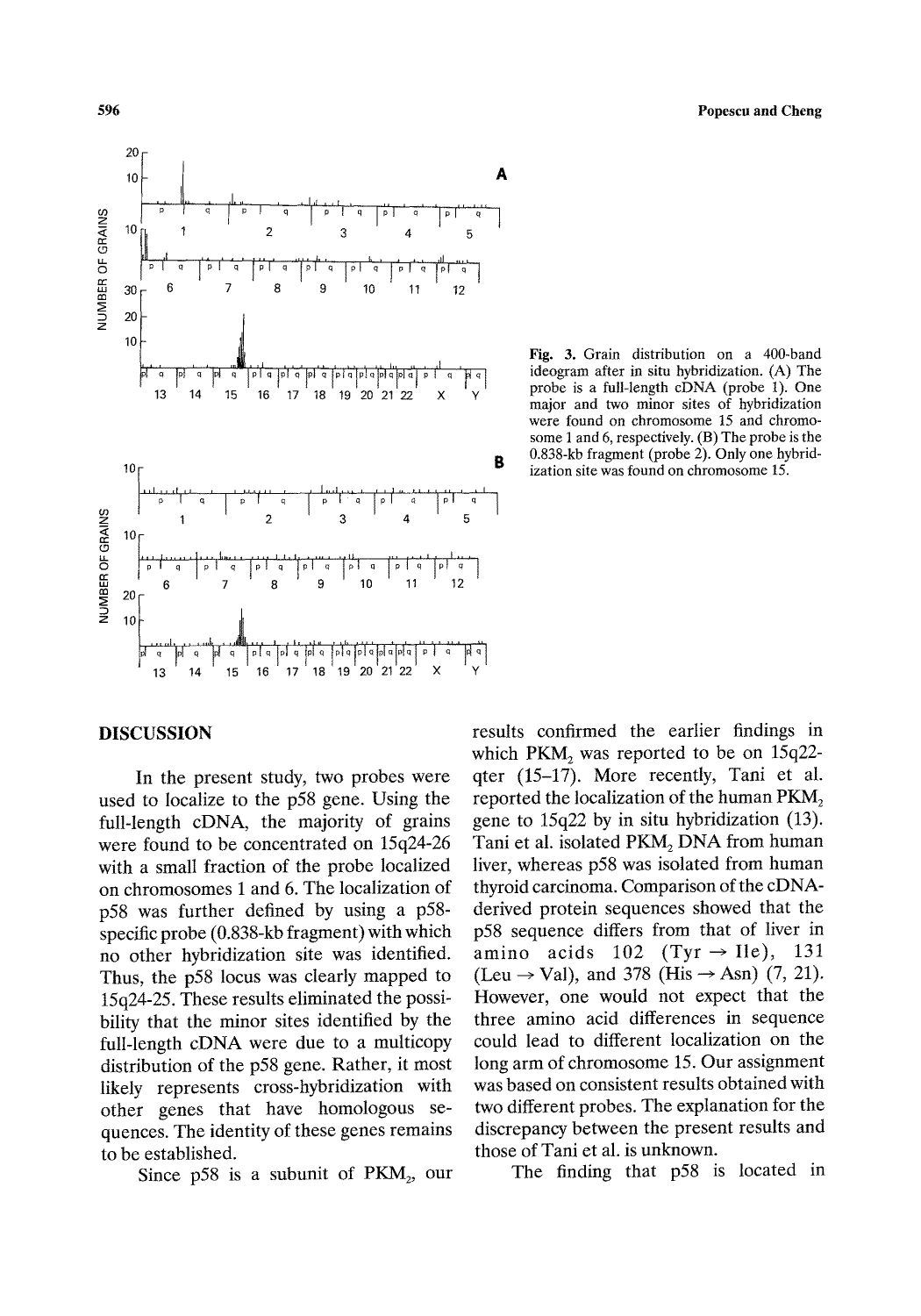

**15** 

Fig. 4. Grain distribution on chromosome 15 with the 0.838-kb fiagment as a probe. The grains were clustered in the region 15q24-25 with a peak at 15q24.

15q24-25 raises the possibility that this gene may serve as a useful marker for Tay-Sachs disease. Hexosaminidase A, the enzyme lacking in patients with Tay-Sachs disease, is also located in the same chromosomal region (15@3-24) as the p58 gene (22, 23).

Increased p58 expression has been detected in meningiomas, malignant gliomas, and rhadomyosarcomas (8-10). However, the mechanism by which the expression of p58 is increased is not currently understood. Moreover, whether the p58 gene is involved in carcinogenesis and tumor progression is unknown. *Fes* protooncogene (24, 25) and the gene encoding human myeloid membrane antigen gpl50 (26), which is involved in myeloid malignancies, are located very close to the p58 gene. Both genes, as well as p58, are rather distant from the breakpoint in reciprocal translocation 15;17 specific for acute promyelocytic leukemia (27). This translocation is the only recurrent structural alteration of chromosome 15 in human cancer. The mapping of p58 to 15q24-25

should help future studies in elucidating the relationship between activation of the p58 gene and tumor growth.

## **LITERATURE CITED**

- 1. Cheng, S.-Y. (1990). In *Thyroid Hormone Metabolism:Regulation and Clinical Implications,* (ed.) Wu, S-Y. (Blackwell Scientific, Cambridge, Massachusetts), 145-166.
- 2. Geel, S.E. (1977). Nature 262:428-450.<br>3. Dozin-Van Roye B. and DeNayer. 1
- 3. Dozin-Van Roye B, and DeNayer, P.H. (I978). *FEBS Lett.* 96:152-154.
- 4. Franco, J., Ost, J., Chantouz, F., and Lennin, A.M. (1985). *Mol. Cell EndocrinoL* 39:197-207.
- 5. Kitagawa, S., Obata, T., Hasumura, S., Pastan, I., and Cheng, S.-Y. (1987). Z *Biol. Chem.* 262:3903- 3908.
- 6. Obata, T., Fukuda, T., Willingham, M.C., Liang, C.M., and Cheng, S.-Y. (1989), *Biochemistry*  28:617-623.
- 7. Kato, H., Fukuda, T., Parkison, C., McPhie, P., and Cheng, S.-Y. (1989). *Proc. Natl. Acad. Sci. U.S.A.*  86:7861-7865.
- 8. Imamura, K., and Tanaka, T. (1982). *Methods Enzymol.* 90:150-165.
- 9. Van Veelen, C.W.M., Verbiest, H., Vlug, A.M.C., Rijksen, C.T., and Stall, G.E.J. (1978). *Cancer Res.* 38:4681-4686.
- 10. Nagao, Y., Toda, Y., Miyazaki, K., and Horio, T. (1977). *J. Biol. Chem.* 82:1331.
- 11. Noguchi, T., Yamada, K., Inoue, H., Matsuda, T., and Tanaka, T. (1987). Z *Biol. Chem.* 262:14366- 14371.
- 12. Noguchi, T., Inoue, H, and Tanaka, T. (1986). J. *Biol. Chem.* 261:13807-13812,
- 13. Tani, K., Yoshida, M.C., Satoh, H., Mitamura, K., Noguchi, T., Tanaka, T., Fujii, H., and Miwa, S. (1988). *Gene* 73:509-516.
- 14. Tani, K., Fujii, H., Nagata, S., and Miwa, S. (1988). *Proc. Natl. Acad. ScL U.S.A.* 85:1792-1795.
- 15. Heyningen, V., van Bobrow, M., Bodmer, W.F., Gardiner, S.E., Povey, S., and Hopkinson, D.A. (1975). *Ann. Hum. Genet. Lind.* 38:295-303.
- 16. Chern, C.J., and Croce, C.M. (1975). *Cytognet. Cell. Genet.* 15:299-305.
- 17. Chern, C.J., Kennelt, R., Engel, E., Mellman, W.J., and Croce, C.M. (1977). *Somat. Cell Genet.*  3:553-560.
- 18. Harper, M.E., and Saunders, G.F. (1981). *Chromosoma (Berlin)* 83:431-439.
- 19. Popescu, N.C., Amsbaugh, S.C., Swan, D.C, and DiPaolo, J.A. (1985). *Cytogenet. Cell Genet.* 39:73- 74.
- 20. Popescu, N.C., Amsbaugh, S.C., DiPaolo, J.A., Tronick, S.R., Aaronson, S.A., and Swan, D.C. (1985). *Somatic Cetl Mol. Genet.* 11:149-155.
- 21. Kato, H., Fukuda, T., Parkison, C., McPhie, P., and Cheng, S.-Y. (1990). *Proc. Natl. Acad. Sci. U.S.A.*  87:1625.